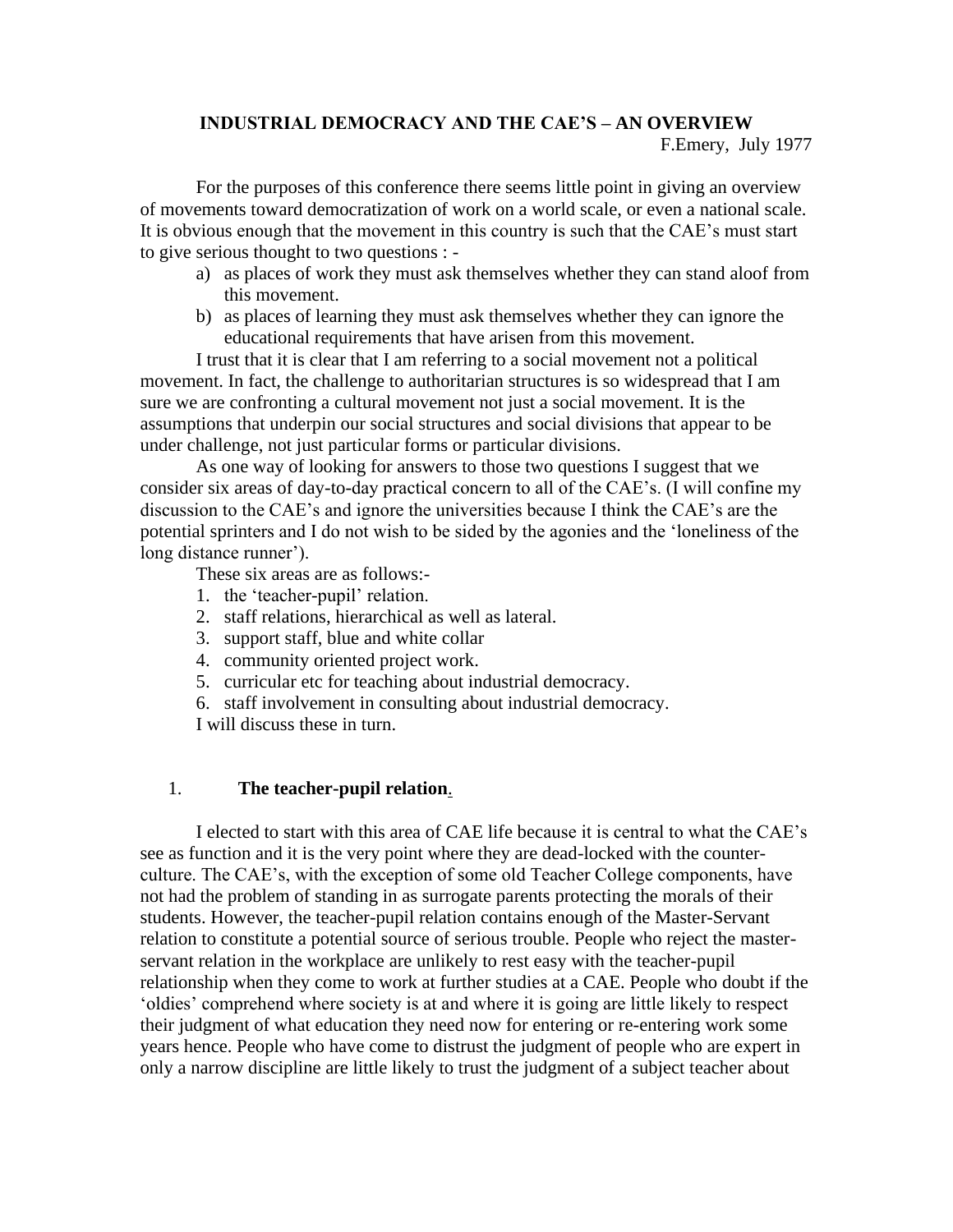what is important and relevant in that subject. They can, of course, discern what has to be temporarily treated as important if they wish to pass that teacher's exams.

How do we get out of this deadlock before it poisons the life of the CAE's; in either apathy or confrontation?

The answer, to my mind, is that we must seek ways to transform the traditional teacher-pupil relation into a collegiate relation. Let us accept as fundamental to the learning process that there must be some tension generated by the fact that some know more about some things than others do. Let us also accept as fundamental that there will be no transfer of learning unless those who do not know are both able and willing to pay heed to those who do know. I suggest that the context of the teacher-pupil relation and the method of talk-and-chalk are not the only way of fulfilling these conditions, and not necessarily the best. A relationship between junior and senior colleagues in the pursuit of learning seems to fulfill these conditions equally well, and allow for less dependence on one-way modes of communication about common concerns.

The ideals we have for the learning process point the way for the transformation I am suggesting. Our ideal teacher is surely one who is continuing to be a student in his subject, and even open to learning from his students. We think poorly of the teacher who reiterates the same lecture notes year after year. Our ideal student is surely the one that eagerly shares the new and unexpected knowledge he comes across – not the one who misplaces the book or journal in the library so that no-one will find it before he makes his mark in the exams, or in his essay.

How is it possible to bring about such a transformation in the traditional definition of the staff-student relation?

Many things may have to be done to bring Principals and other staff to the point where they will not only condone but will actively support such a transformation. When that has been achieved it will still be necessary to actually make the transformation. This transformation will require that every recurrent form of contact between staff and students be re-examined to see how far it is based on the traditional assumptions of 'teacher prerogatives' or the 'presumptive authority of teachers'. No matter how honest the staff, it is most unlikely that these efforts to re-design for a relation based on collegiality. Will be achieved without a common effort by students and all levels of staff.

It seems pretty inevitable that this transformation will entail the shift from the 'classroom' to the 'self-managing learning group'. In turn this should entail a marked reduction in staff-student ratios and physical overheads. There will be no place for the compulsory lecture.

(These observations are based on teaching at the tertiary level, not just theory). When people accept that they are colleagues in a joint enterprise for learning they will be little inclined to hide behind gown, mortar, lectern or privileged possession of the blackboard. In the transitional phase we will of course find many who are little motivated toward joint learning: those who think they already know it all, those who think it is enough to memorize without seeking understanding and then those who think that one can only learn from one's superiors.

To overcome the apathy and conservatism of students the major efforts should be made to engage them in the decisions that directly effect them e.g. with whom and how do them organize their work to achieve the course objectives. It is more difficult to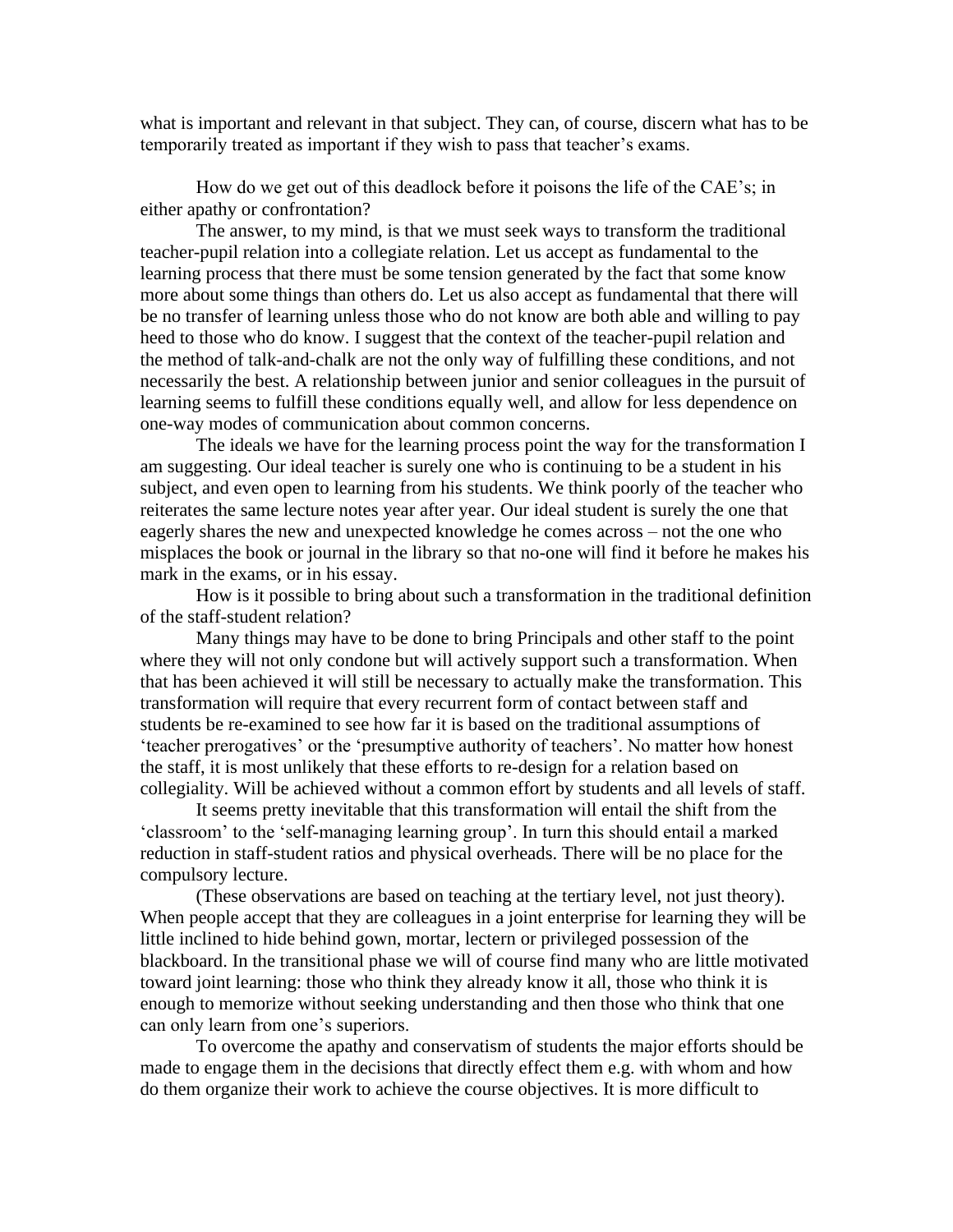involve them in setting course objectives when they have no previous experience of the course. They should not, however, be left in the situation of choosing courses from the opaque descriptions printed in hand books. On the other hand I think it is unrealistic and unfair to burden the staff with interviewing every individual student. An interesting and novel way is the so-called 'market-day' introduced by Trevor Williams. The market day is held while students are still making up their minds about which course options to choose. At the market each staff member, or groups of staff, display posters, text-books etc to illustrate what they are going to be on about and what learning objectives they want to achieve; and then stand by their wares to talk to their potential student-customers. This might sound corny but in practice it defines a more equal relation between staff and students and is a step toward open government.

At the other end of the academic term we and the community expect the staff to stand in judgment on the work performed by the students. I see nothing intrinsically wrong with this. In a collegiate relation there is nothing undemocratic about one's colleagues giving you feed-back on what you have set out to achieve. Unfortunately we carry a legacy of examination practices that could be interpreted as expressing the dominating role of the teacher rather than the objective performance of a pupil. If some of the learners want to go away with some sign of the approbation of their senior colleagues than they must accept the risk of an equally public judgment of misapprobation. We must, however, seek agreement with the students that they are going to get feed-back which is strictly relevant to the claims of increased knowledge they are likely to make of the community. Thus preparation for written exams should not be based on guessing the hobby-horses of a particular lecturer. Also, if in professional practice one will work with books and colleagues to hand then so should it be in any examination for entry to that profession.

This is not a trivial matter and neither can we excuse ourselves by saying that students in recent years have blown up the question of examination methods out of all proportion for the selfish end of doing less to get more from the community.

I suggest to you that the quality and the nature of the judgments we permit ourselves to make of each other in a learning community are central to whether that community is democratic or a hierarchy of elites. If the whole learning process is overshadowed by the prospect of an arbitrary judgment then the learning process will be subverted into the farce of 'playing the system'. And elitism is re-enforced.

It is not enough to open up the feedback mechanism.

When students have completed a course they are in a position to stand in judgment of the staff who designed and ran the course. They are in a position to do for those that follow in their footsteps what they could not do for themselves at the beginning of their course. I think this de-briefing of the staff should be a requirement of their contract with the learning establishment. Further, I think this de-briefing should be one of the prime inputs to the staff planning sessions for the next set of courses.

At this point you might well have got to asking yourselves what all this has to do with democratization.

I have clearly accepted a hierarchy of functions: that some people know more than others, that some planning for courses is necessary before people can plan what they will be resource people rather than novices. We have come to accept that a hierarchy necessitates a hierarchy of dominance of one lot of people over another. This is simply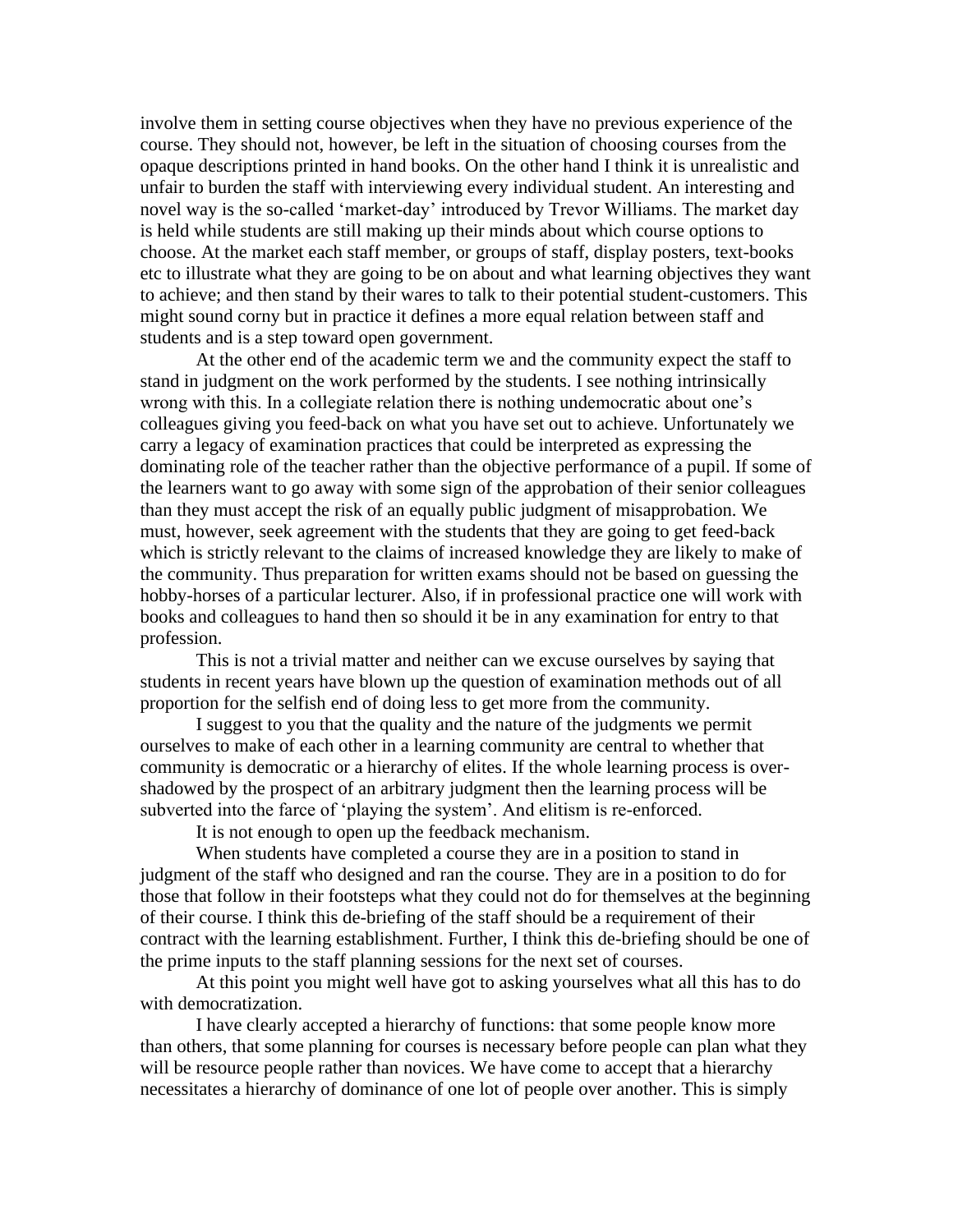not so. Different people can be involved in the different levels of functioning at different times. Every such involvement is a further step toward the democratization of the system. How to arrange that involvement is a problem each and every system has to work out for itself. You will note, however, that I have made no reference to involvement by means of elected representatives. This is an extremely attractive pseudo-solution. It can be brought into play to bridge any plurality of interests; it can be brought into existence by agreeing on mechanisms without touching on the interests that are at odds; and, best of all, it can be neutered whilst passing the blame for this back onto the aggrieved groups for their failure to elect suitable representatives. After the world-wide student uprisings of 1967-8, we traded this pseudo-solution to the students, and they in their ignorance accepted it as the real thing. But not for long. They found that they were now very special kinds of students, neither fowl nor fish. They also found that if they tried to use their potential as student representatives, the decision making process by-passed the committees to which they had been elected.

That exercise in student involvement would have had to be done in bad faith. Those who were old and wise in the ways of university government knew quite well that the committee structure was a façade, and always had been. The committees were where you displayed your power, or were disgraced; not where power was made.

If we are serious about the democratization of the CAE's then I suggest we forget about staff-student committees at any level until the students demand them. Even then we must confront them with the hard question of how do they now claim to speak as a student. As and when students do want to be involved in determination of the higher functions of planning their education then I think we should suggest that they send in one of their lot who truly remains one of their lot i.e. someone who is on the higher body simply because he has been picked by lot.

#### **2. The staff relations and staff hierarchy.**

I have dwelt on the staff-student relation on the grounds that this is the most central concern of the CAE's. I think this is true of the long run. I do not think that any CAE could get to solving this problem unless they first achieved some democratization of the staffing system. But this in turn would only arise if there was a common awareness of a staff-student problem.

As I see it there are two problems here. How do teachers with different special agree to mutual control and co-ordination of their efforts and how do the chiefs, the Heads and Principals, accept that their work of control and co-ordination has gone to the teachers?

I suspect that the first problem will only be solved when students and staff are both engaged in course design. When it is agreed that an appropriate course of learning requires the support of more than one specialty of one person a primary condition for change has emerged. It would still be only a condition for change, not a determinant. In the past it has proven just too easy for such a course to be cut up into sub-sets of specialist contributions. What was supposed to be one course becomes a cluster of minicourses. At the very least we need very different kinds of duty statements. If we appoint a staff member on the basis of his qualifications in a specialty we expect him to keep abreast of developments in his specialty. I am suggesting that we also make it imperative that in his teaching his decisions about what he teaches are aligned with those of the other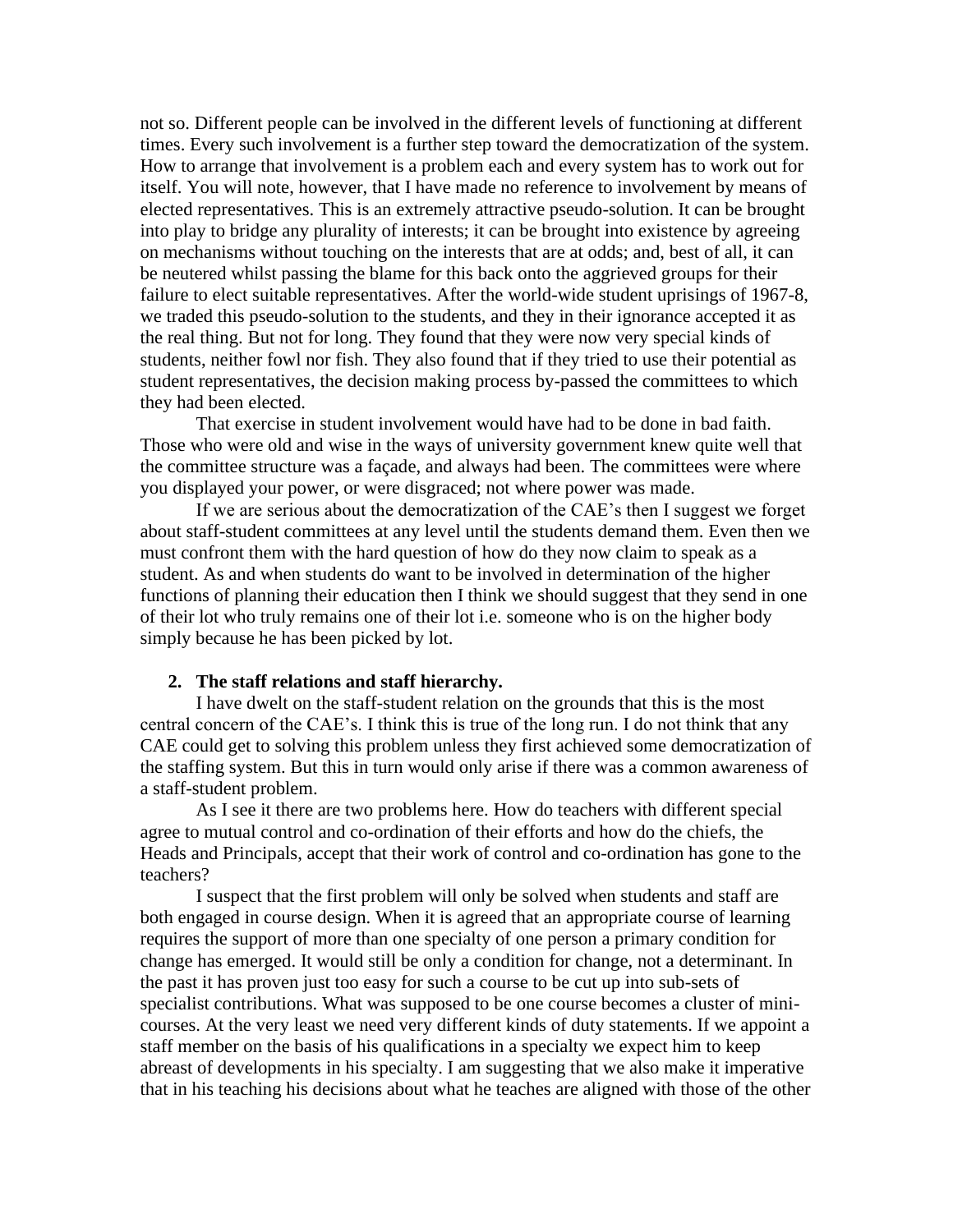teachers. This is simple-minded. We do this now, and what happens? Each specialist goes his own sweet way and the students are left with disparate bits of input. How do we get a convergence of specialist contributions and not just a carve up of teaching time? I know of no sure way of ensuring this. I do think that if the students are encouraged to organize themselves about the agreed objectives of a course they will easily sort out what staff they need as resources, for how long and in what form. Some staff will inevitably find themselves redundant to this learning process.

I think that the fundamental thing to be aimed for is that no teacher has HIS class, HIS students or HIS part of a student. So long as staff relate to each other on the basis of their personal ownership of courses or students then I think that efforts at co-operation will be undermined to the detriment of the learning process. In that traditional one-tomany relation there is just too much temptation for the individual staff member to shape things to serve his selfish ends, whether it be to skimp on the work or to boost his ego. This is not, of course, to suggest anything as simple minded that all staff be in everything all of the time. The staff teams would need to be as flexible in their composition and duration as the planned and emergent learning requirements.

Within such teams differences in salary level and experience need not effect the degree of joint responsibility that is accepted. Co-ordination of individual contributions and control over individual efforts can be achieved by these teams without recourse to a director who is outside the teams and without anything like a 'leading hand' role inside the teams.

In designing an educational system based on team teaching we should not overlook that there is a hierarchy of *functions*. Thus effective day-to-day educational activities requires a set of over-arching agreements coordinating the efforts and contributions of academic staff and the supporting staff; these in turn require longer term planning. All levels of this hierarchy of functions have to be designed for. The aim should be, however, to prevent this becoming a *hierarchy of statuses* through some individuals claiming that only they have the right to perform these higher functions. Remembering also that even if this right is conveyed by popular ballot it has the same effect of creating dominant statuses.

There appears to be no practical reason preventing all of the staff being involved in the longer term planning for each year or semester.

It is not so practical to engage everyone in the routine of a Coordinating Committee. However, if membership of that Committee is seen to convey some special status it will not be long before the Committee starts to act as if it were an Executive Committee. An effective way around this difficulty is for the members to be chosen by lot. It then becomes a duty for each staff member to serve when his number comes up.

#### **3. Support staff.**

In one way this is the easiest of the problems. There is no reason why the lessons learnt in industry cannot be carried over directly into the workshops, offices and maintenance sections of a CAE. Provided of course that the unions are co-operative.

The difficult aspect is at the interfaces between academic staff, white-collar support staff and blue-collar staff. Traditional statuses pretty well define a caste system. I hope this will receive close attention at this conference because I am not sure where to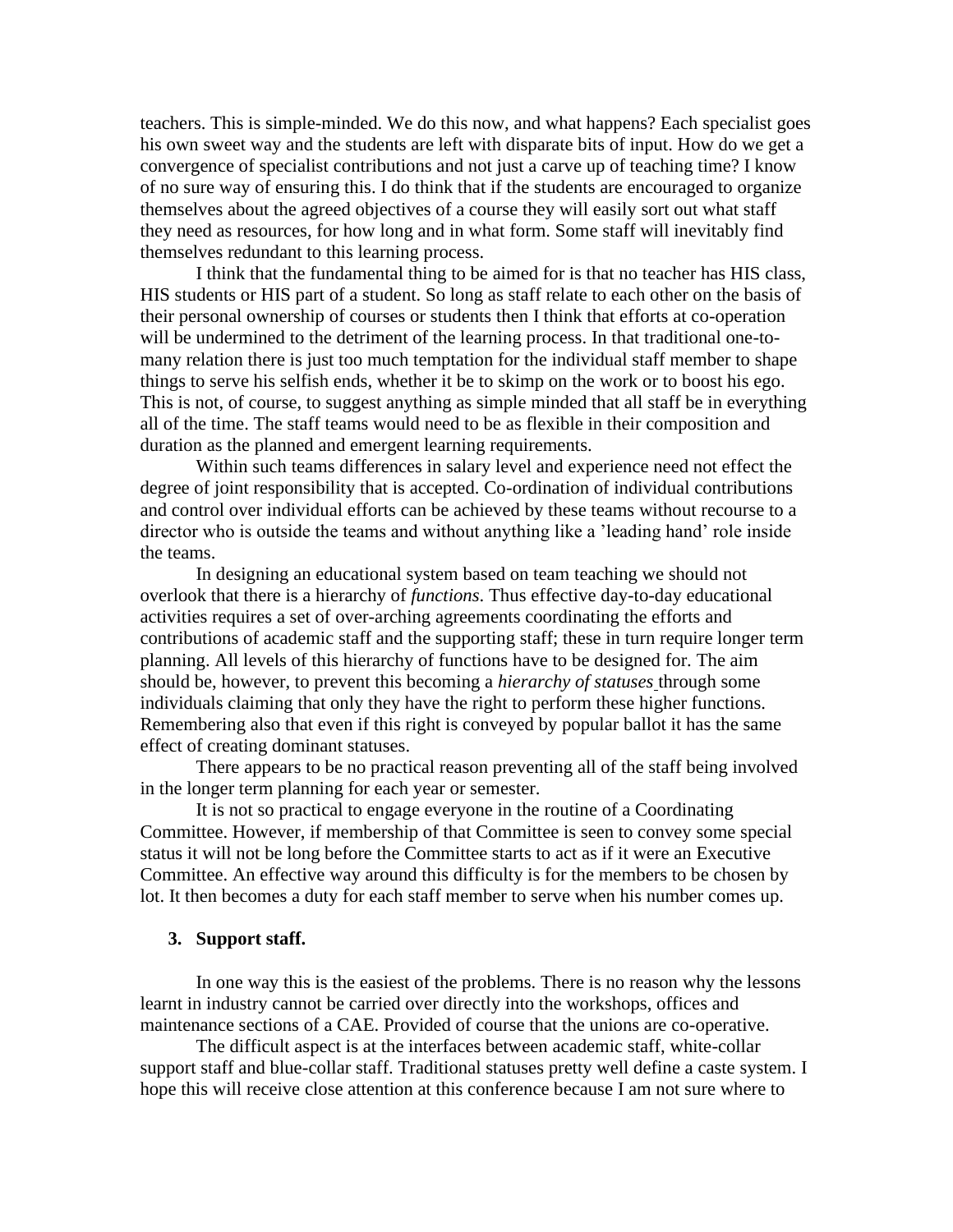go. I do not see us doing the Chinese thing with academic staff cutting the lawns and washing the windows or cataloguing the books or making up the pay sheets. In part the old statuses have been propped up with the assumption that the academic staff own the support staff. If the basic educational relation becomes defined as a collegiate relation rather than the teacher-pupil relation then support staff might gain some independence on the grounds that they are support for students as much as for staff. But that is speculative.

#### 4. **Community oriented project work**.

If we move toward learning teams and a collegiate relation we can expect that a great deal of the learning will be done around projects. This has the great advantage of reducing the extraordinary gap that usually exists between what is learnt in our institutions of learning and what learning is required in work and community affairs. It does this in at least two ways. First, the student's learning does not have to be confined to challenges that can be tailored to units that can be done by the average student in a semester course. Second, in project work the student cannot escape from an awareness that the contribution of a subject specialist is only relevant if it is appropriately embedded in a broader context involving variables that lie outside the special. This latter influence cannot but help to inhibit the development of the pride and egotism that goes with *expertism*.

. Granted this, does it simply mean that the educators must now devise simulation exercises for learning teams instead of individual exercises? Such exercises would be better than what we have been doing, but I think we face a broader challenge, a challenge that involves our conception of what CAE's are all about. I might be able to explain what I have in mind if we go back a little in time. The war-time labor government was sold the proposition of the A.N.U. on the basis that it would be, to quote the then Minister for the Post-War Reconstruction, "an intellectual power-house for the Australian society". As Coombs pointed out in his ABC lectures the ANU reneged on that promise, but I think each CAE should ask itself what valid reason exists for not shaping itself to be the intellectual powerhouse for its region, whether the region be urban or rural. If they wish to take this role upon themselves then we are beginning to talk about project work that is oriented toward problems that are oriented to the problems of the region and are likely to engender collaborative relations with the people and organizations in the region.

If it is true that "the universal is to be discovered in the particular" then such an orientation of the CAE's (or the ANU) would in no way jeopardize their contribution to the general body of learning nor the intellectual standards of the education they offered. We would in fact be closer to the climate of intellectual creativity achieved in the 'thinktanks', and the students would share the climate.

The alternative perspectives on the role of the CAE's do not bear thinking about. If the CAE's get to thinking about themselves as simply multi-product producers of finished products in contrast with the old Teachers Colleges and Techs then where do we go? It is not as if the staff and students from the different specialties brush shoulders together for a general education to emerge. If the CAE's ape the universities then what are we into? Staff members will devote their creative efforts into getting the respect of their specialist colleagues in the universities with the hope of gaining appointments in such places. To do this they must, perforce, attend to the problems that are defined as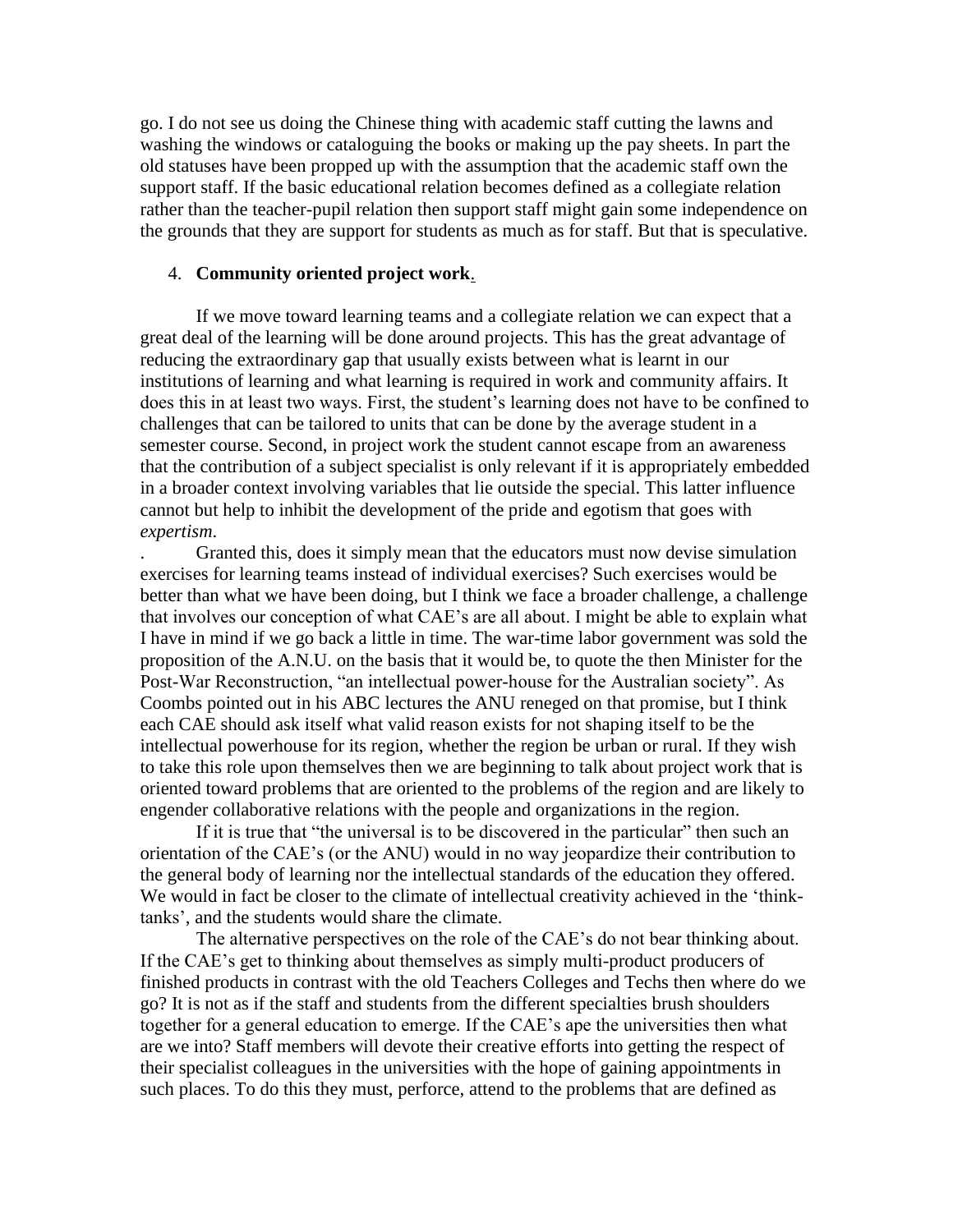needing attention. In most specialties Australian editors of professional journals and the conference organizers are accepting priorities laid down by colleagues in the English speaking section of the Northern Hemisphere. All of this takes the mind of the ambitious, creative intellectual a long way away from his colleagues who see the job as a training job and are happy enough to seek their life satisfactions in the local community. A person who is locked into this sort of perspective would be barely tolerant of the students he has in his CAE courses. The students might even get that feeling.

# **5. "Industrial Democracy" as a teaching subject for CAE's.**

Most CAEs seem to have made some provision for management 'sciences'. TUTA, the statutory body for trade union training, report that they have practically no effective relation with any CAE.

I do not suggest that this is how the CAE's would like it.

There are practical problems. The CAE's, as I gather, are not allowed to offer support for learning that is less than a year-course. Potential managers and managements can sometimes cope with that demand, unions can hardly ever do so (e.g. the number of union fellowships at the Mt. Eliza Administrative Staff College that have never been taken up).

Not all gates are closed. There is a potential benefit to industry and the community if those who are going into management learn about the many facets of industrial democracy. I do not think it would be very difficult to devise ways that enable the involvement of trade unionists without arousing parliamentary challenges to either the CAE's or TUTA.

The problems here are, I think, practical problems of just how the job would be done. The problems that occur to me are the following, and *not* in order of importance, staff experience, text-books, projects and the learning relation. Let me start with the last point. If some-one tries to help people understand the principles of democratizing work in an autocratic setting then the clearest message is that the whole thing is a con game. Staff experience and community projects cannot be divorced from each other. Experience in other territories has to be translated into local experience, shared by non-academic locals, before it creates a basis for joint learning in the region. It is in this process of sharing that staff may hope to build up a stock of goodwill in the region. It is that goodwill which will be needed if community oriented projects are to be accepted.

At first sight the question of text-books may seem a red herring. After all there seems to have been a veritable deluge of books and papers on the subject in recent years. However, most of these show a pretty superficial knowledge of the subject. The authors often have a good knowledge of where things are now at in some parts of the world but lack of insight into the conceptual and methodological evolution of the field. This latter knowledge seems essential if courses on industrial democracy are to be of scientific value.

## **6. Staff experience and staff consultancy**

I can be brief about this last matter. There has been a good deal of willingness of organizations to call on the aid of academics. For the most part they have not been expecting the academics to come up with expert solutions but to help out as someone